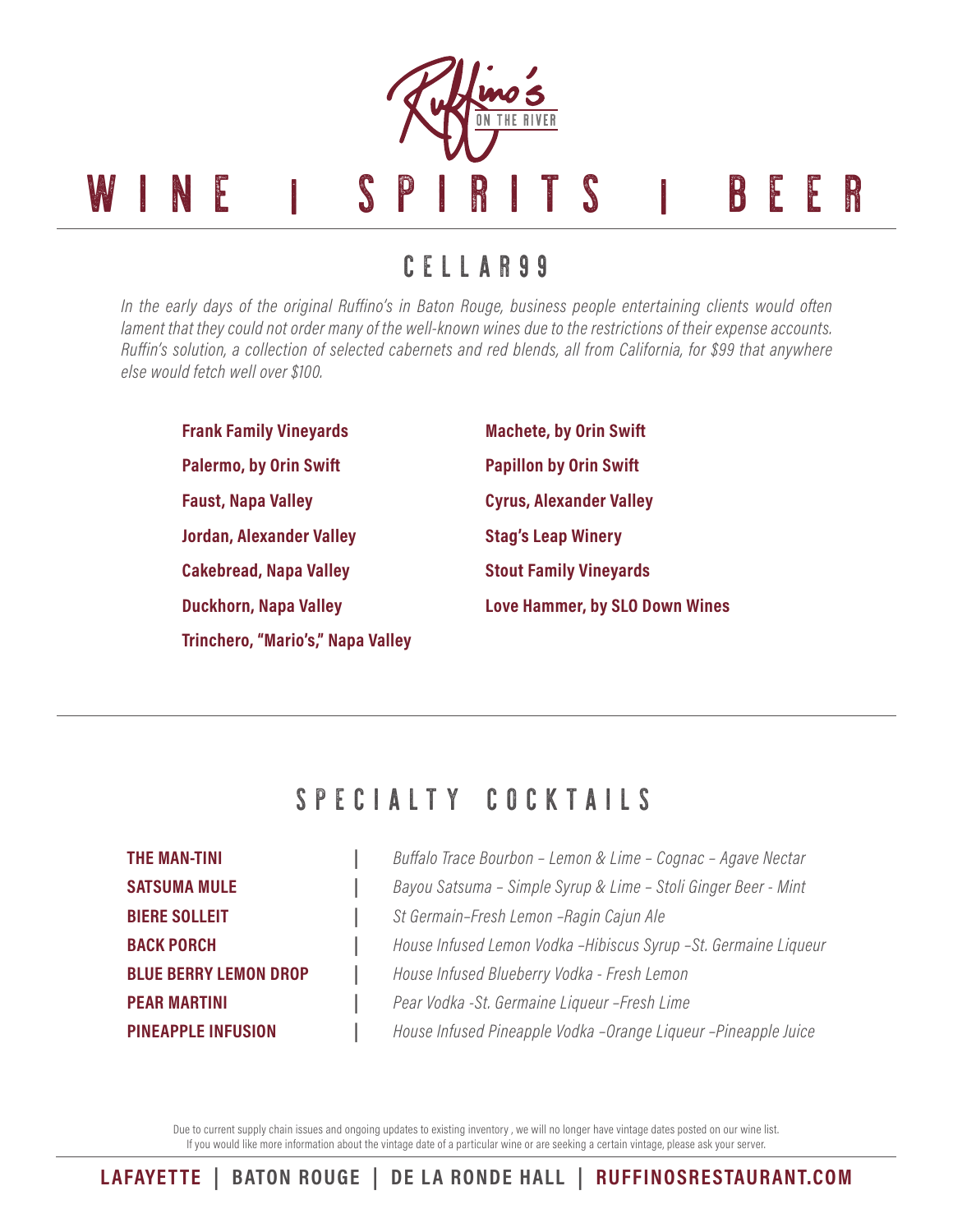# WHISKEY

#### **BRECKENRIDGE WHISKEY – PORT CASK FINISH**

*sultana raisin | maple syrup*

**CROWN ROYAL, CANADIAN WHISKY, "RESERVE"** *bakins spices | nutmeg | cloves | maple | tobacco*

**CROWN ROYAL, CANADIAN WHISKY, "APPLE"** *bakins spices | nutmeg | cloves | apple*

**CROWN ROYAL, CANADIAN WHISKY, XO** *ginger | black pepper | subtle pecan | dried fruit*

**HOCHSTADTER'S,"SLOW AND LOW ROCK AND RYE"** *lemon | vanilla | rock candy | honey*

**JACK DANIEL'S, TENNESSEE WHISKEY, "GENTLEMAN JACK"** *pepper | corn | pineapple | wood | vanilla*

**JACK DANIEL'S, TENNESSEE WHISKEY, "SINGLE BARREL"** *grain | vanilla | charcoal | caramel*

**JAMESON, IRISH WHISKEY** *toasted wood | sherry | nutty | sweet oak*

## KENTUCKY BOURBON

**BRECKENRIDGE PX CASK FINISH** *fig compote | orange marmalade | licorice | sweet oak | vanilla honey | mint | creamy orange | vanilla | custard*

**BUFFALO TRACE** *molasses | brown sugar | spice | toffee | anise | dark fruit*

**NOBLE OAK** *honey | ripe cherries | spice | dried fruit*

**OAK & EDEN** *butterscotch | vanilla | toasted marshmallows*

**PEERLESS RYE** *maple | brown sugar | sweet citrus | oak* **RABBIT HOLE, CAVEHILL**

**RABBIT HOLE, DARERINGER** *sherry | cherry | raisins | currants | almond | vanilla*

**WILD TURKEY, "101"** *vanilla | caramel | brown sugar | tobacco | honey*

**WOODFORD RESERVE, "DISTILLER'S SELECT"** *dried fruit | mint | cocoa | toffee | caramel*

**WOODFORD RYE** *clove | rye | mint | molasses | sorghum | honey | apple*

# F R E N C H C O G N A C

**REMY MARTIN, COGNAC, VSOP, FINE CHAMPAGNE** *ripe fruits | liquorice | baked apple | floral | ripe apricot*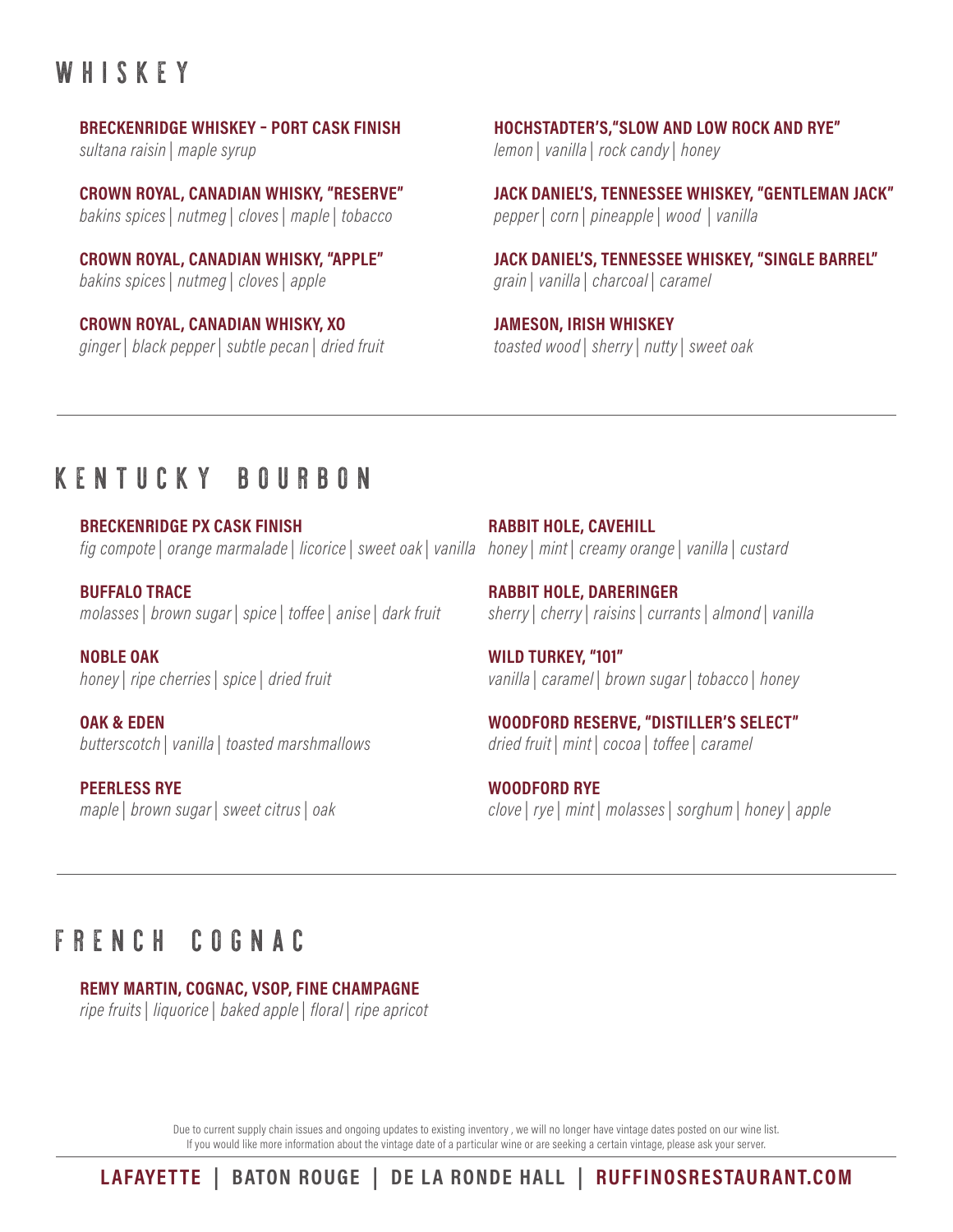## SCOTCH WHISKEY

**CHIVAS REGAL, BLENDED, 12 YEAR**

*wild herbs | honey | orchard fruits | dry nuttiness*

## **DALWHINNIE, SINGLE MALT, HIGHLANDS, 15 YEAR, SCOTLAND**

*leather | peat | honey | malted bread | sweet*

## **DEWAR'S, BLENDED, "WHITE LABEL", SCOTLAND** *honey | tasty spices | soft vanilla | hint of peat*

**GLENFIDDICH, SINGLE MALT, "RESERVE", SPEYSIDE, 12 YEAR, SCOTLAND**

*orchard | pear | sweet vanilla | subtle oak*

## **GLENMORANGIE, SINGLE MALT, HIGHLANDS, 12 YEAR, SCOTLAND**

*sugar | cinnamon | orange marmalade | nutmeg | spice*

## **JOHNNIE WALKER, BLENDED, "BLACK LABEL", SCOTLAND**

*dry smoke | cedar | dark chocolate | fruit | vanilla*

## **JOHNNIE WALKER, BLENDED, "BLUE LABEL", SCOTLAND**

*sherry | honey | vanilla | peat | dark chocolate*

## **JOHNNIE WALKER, BLENDED, "RED LABEL", SCOTLAND**

*clove | butterscotch | soft spice | light smoke*

## **LAGAVULIN, SINGLE MALT, ISLAY, 16 YEAR, SCOTLAND**

*peat smoke | iodine | seaweed | deep sweetness*

## **LAPHROAIG, SINGLE MALT, ISLAY, 10 YEAR, SCOTLAND** *tropical fruits | peat | smoke | liquorice | lemon pepper*

### **OBAN, SINGLE MALT, WEST HIGHLANDS, 14 YEAR, SCOTLAND**

*light smoke | toffee | oak | new leather | cooked fruits*

## **THE GLENLIVET, SINGLE MALT, SPEYSIDE, 12 YEAR, SCOTLAND**

*pineapple | hazelnut | honey | spice notes*

## **THE GLENLIVET, SINGLE MALT, SPEYSIDE, 18 YEAR, SCOTLAND**

*toffee | rich fruit | raisin | spicy oak*

## **THE MACALLAN, SINGLE MALT, SPEYSIDE, 12 YEAR, SCOTLAND**

*vanilla | ginger | dried fruit | sherry | wood smoke*

## **MACALLAN, SINGLE MALT, 15 YEAR, SCOTLAND** *vanilla | cinnamon | chocolate | orange zest*

## **THE MACALLAN, SINGLE MALT, SPEYSIDE, 18 YEAR, SCOTLAND**

*dried fruit | ginger | citrus | clove | wood smoke*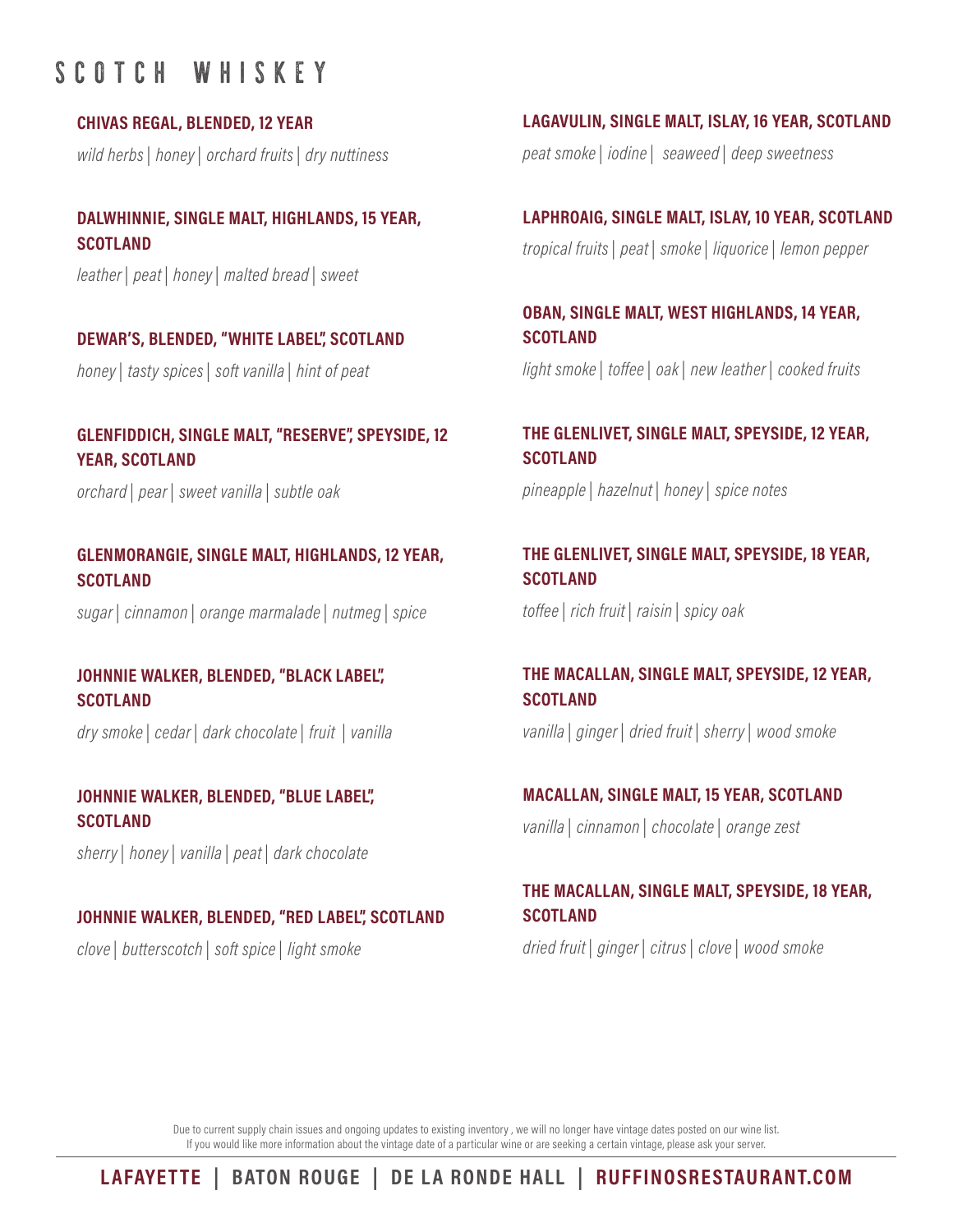*Our wine list is arranged in order to provide you with an enhanced knowledge of our current offerings. Wines are arranged according to region as well as price, and our sommelier and staff are always happy to provide further information about flavor and style differences between regions and wines. Enjoy!!!* **All Vintages are subject to change, ask your Server for suggestions**

|                                                                                                                                                                                                                                          | <b>QUARTINO</b> | GL | <b>BTL</b> |
|------------------------------------------------------------------------------------------------------------------------------------------------------------------------------------------------------------------------------------------|-----------------|----|------------|
| <b>SPARKLING</b>                                                                                                                                                                                                                         |                 |    |            |
| Maison de Madeleine   Brut, France, 187m/                                                                                                                                                                                                |                 |    | 12         |
|                                                                                                                                                                                                                                          |                 | 10 | 50         |
|                                                                                                                                                                                                                                          |                 | 14 | 80         |
|                                                                                                                                                                                                                                          |                 |    | 100        |
|                                                                                                                                                                                                                                          |                 |    | 50         |
|                                                                                                                                                                                                                                          |                 |    | 100        |
|                                                                                                                                                                                                                                          |                 |    |            |
|                                                                                                                                                                                                                                          |                 |    |            |
| <b>INTERESTING WHITES</b>                                                                                                                                                                                                                |                 |    |            |
|                                                                                                                                                                                                                                          |                 |    | 30         |
|                                                                                                                                                                                                                                          | 14              | 10 | 40         |
|                                                                                                                                                                                                                                          |                 |    | 45         |
|                                                                                                                                                                                                                                          |                 |    | 48         |
| <b>Erste und Neue</b>   Gewurtztraminer, Alto Adige DOC________________________________                                                                                                                                                  | 18 14           |    | 56         |
|                                                                                                                                                                                                                                          |                 |    | 56         |
|                                                                                                                                                                                                                                          |                 |    | 30         |
| <b>CHARDONNAY</b>                                                                                                                                                                                                                        |                 |    |            |
| California / Monterey                                                                                                                                                                                                                    |                 |    |            |
|                                                                                                                                                                                                                                          |                 |    |            |
| California / Sonoma                                                                                                                                                                                                                      |                 |    |            |
| La Crema <u>de la contrada de la contrada de la contrada de la contrada de la contrada de la contrada de la contrada de la contrada de la contrada de la contrada de la contrada de la contrada de la contrada de la contrada de</u>     |                 |    | 48         |
|                                                                                                                                                                                                                                          |                 |    | 52         |
| <b>Jordan</b>   Russian River Valley <u>  National American Communication</u>   National American Communication   National American Communication   National American Communication   National American Communication   National America |                 |    | 72         |
|                                                                                                                                                                                                                                          |                 |    | 75         |
| California / Napa                                                                                                                                                                                                                        |                 |    |            |
| <b>Frank Family Vineyards</b> 15 21 22                                                                                                                                                                                                   |                 |    | 60         |
|                                                                                                                                                                                                                                          |                 |    | 80         |
| Cakebread Cellars experience and the case of the case of the case of the case of the case of the case of the c                                                                                                                           |                 |    | 76         |
| <b>Far Niente</b>                                                                                                                                                                                                                        |                 |    | 99         |
| Washington                                                                                                                                                                                                                               |                 |    |            |
| <b>Eve</b>   Charles Smith Wines <b>No. 2016</b>                                                                                                                                                                                         |                 |    | 30         |
| <b>France</b>                                                                                                                                                                                                                            |                 |    |            |
|                                                                                                                                                                                                                                          |                 |    | 70         |
| <b>Louis Jadot, Mersault</b>   Burgundy <b>No. 1976</b> No. 1976                                                                                                                                                                         |                 |    | 125        |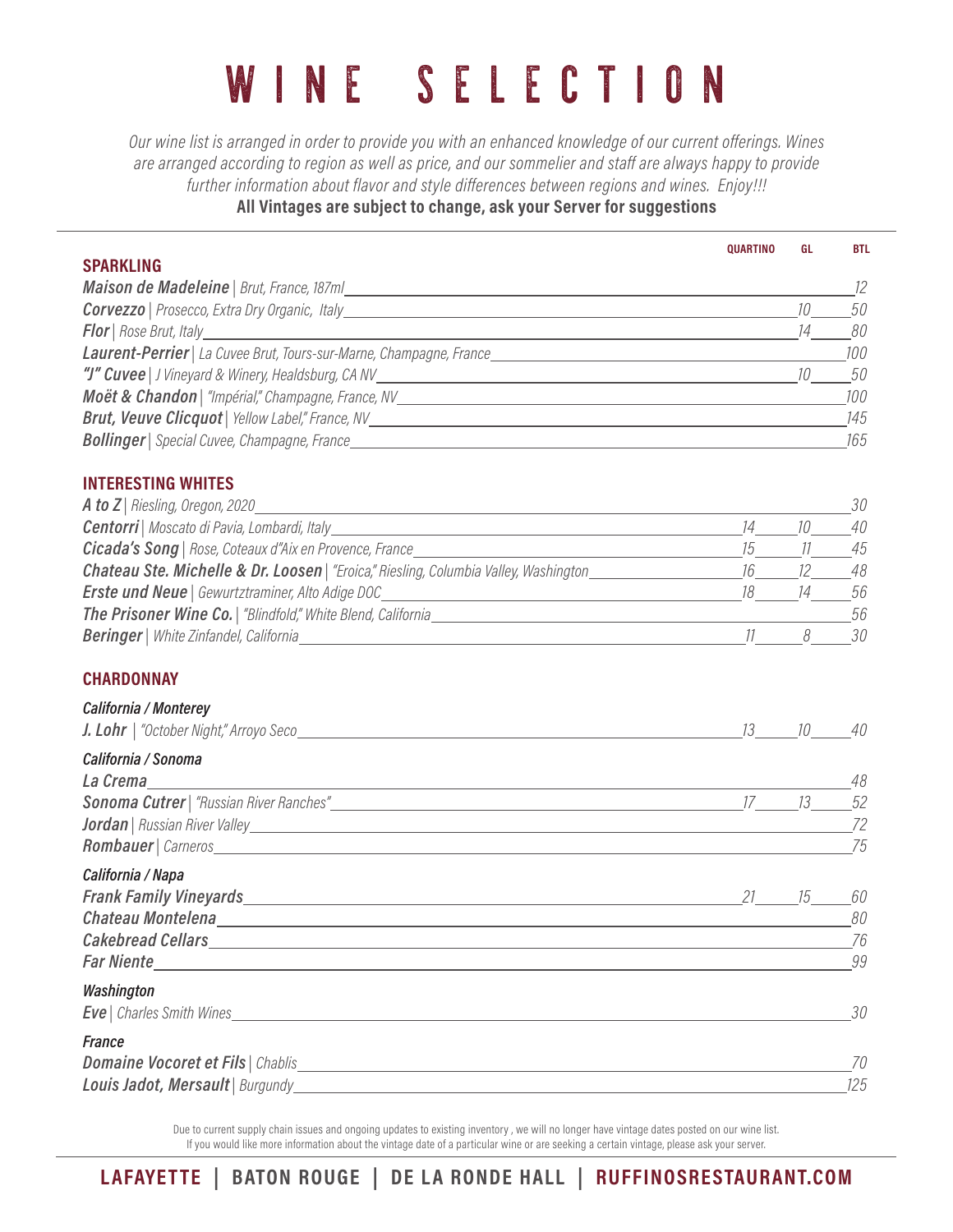| <b>PINOT GRIGIO</b>                                                                                                                                                                                                                                                                   | <b>QUARTINO</b> | GL    | <b>BTL</b> |
|---------------------------------------------------------------------------------------------------------------------------------------------------------------------------------------------------------------------------------------------------------------------------------------|-----------------|-------|------------|
|                                                                                                                                                                                                                                                                                       |                 |       | 40         |
|                                                                                                                                                                                                                                                                                       |                 |       | 44         |
|                                                                                                                                                                                                                                                                                       | 20 14           |       | 56         |
| <b>SAUVIGNON BLANC</b>                                                                                                                                                                                                                                                                |                 |       |            |
|                                                                                                                                                                                                                                                                                       |                 |       | - 32       |
|                                                                                                                                                                                                                                                                                       |                 |       | 60         |
|                                                                                                                                                                                                                                                                                       |                 |       | 40         |
| <b>PINOT NOIR</b>                                                                                                                                                                                                                                                                     |                 |       |            |
| California / Monterey                                                                                                                                                                                                                                                                 |                 |       |            |
|                                                                                                                                                                                                                                                                                       |                 |       | 65         |
|                                                                                                                                                                                                                                                                                       |                 | 14 10 | 40         |
| California / Napa County                                                                                                                                                                                                                                                              |                 |       |            |
|                                                                                                                                                                                                                                                                                       |                 |       | -30        |
|                                                                                                                                                                                                                                                                                       |                 |       | 40         |
|                                                                                                                                                                                                                                                                                       |                 |       | 83         |
| California / Sonoma                                                                                                                                                                                                                                                                   |                 |       |            |
| La Crema $\frac{17}{13}$ and $\frac{17}{13}$ and $\frac{17}{13}$ and $\frac{17}{13}$ and $\frac{17}{13}$ and $\frac{17}{13}$ and $\frac{17}{13}$ and $\frac{17}{13}$ and $\frac{17}{13}$ and $\frac{17}{13}$ and $\frac{17}{13}$ and $\frac{17}{13}$ and $\frac{17}{13}$ and $\frac{$ |                 |       | -52        |
| California / Russian River                                                                                                                                                                                                                                                            |                 |       |            |
|                                                                                                                                                                                                                                                                                       |                 |       | 82         |
|                                                                                                                                                                                                                                                                                       |                 | 20    | 75         |
|                                                                                                                                                                                                                                                                                       |                 |       | 86         |
|                                                                                                                                                                                                                                                                                       |                 |       | 90<br>99   |
|                                                                                                                                                                                                                                                                                       |                 |       |            |
| California / Anderson Valley                                                                                                                                                                                                                                                          |                 |       |            |
|                                                                                                                                                                                                                                                                                       |                 |       | 80         |
| Oregon / Willamette Valley                                                                                                                                                                                                                                                            |                 |       | 73         |
| Carabella Estate                                                                                                                                                                                                                                                                      |                 |       | 70         |
|                                                                                                                                                                                                                                                                                       |                 |       |            |
| <b>MERLOT</b>                                                                                                                                                                                                                                                                         |                 |       |            |
| California                                                                                                                                                                                                                                                                            |                 |       |            |
| <b>Decoy</b> Sonoma County <u>Conservation and County Conservation and Countries and Countries and Countries and Countries and Countries and Countries and Countries and Countries and Countries and Countries and Countries and Coun</u>                                             |                 |       | 30         |
|                                                                                                                                                                                                                                                                                       |                 |       | 44<br>65   |
|                                                                                                                                                                                                                                                                                       |                 |       |            |
|                                                                                                                                                                                                                                                                                       |                 |       |            |
| Stags' Leap Winery   Napa County National County And County And County And County And County And County And County                                                                                                                                                                    |                 |       | 68         |
|                                                                                                                                                                                                                                                                                       |                 |       |            |
| <b>ZINFANDEL</b>                                                                                                                                                                                                                                                                      |                 |       |            |
| <b>Peachy Canyon</b>   Westside Zinfandel, Paso Robles                                                                                                                                                                                                                                |                 |       | 99<br>50   |
|                                                                                                                                                                                                                                                                                       |                 |       |            |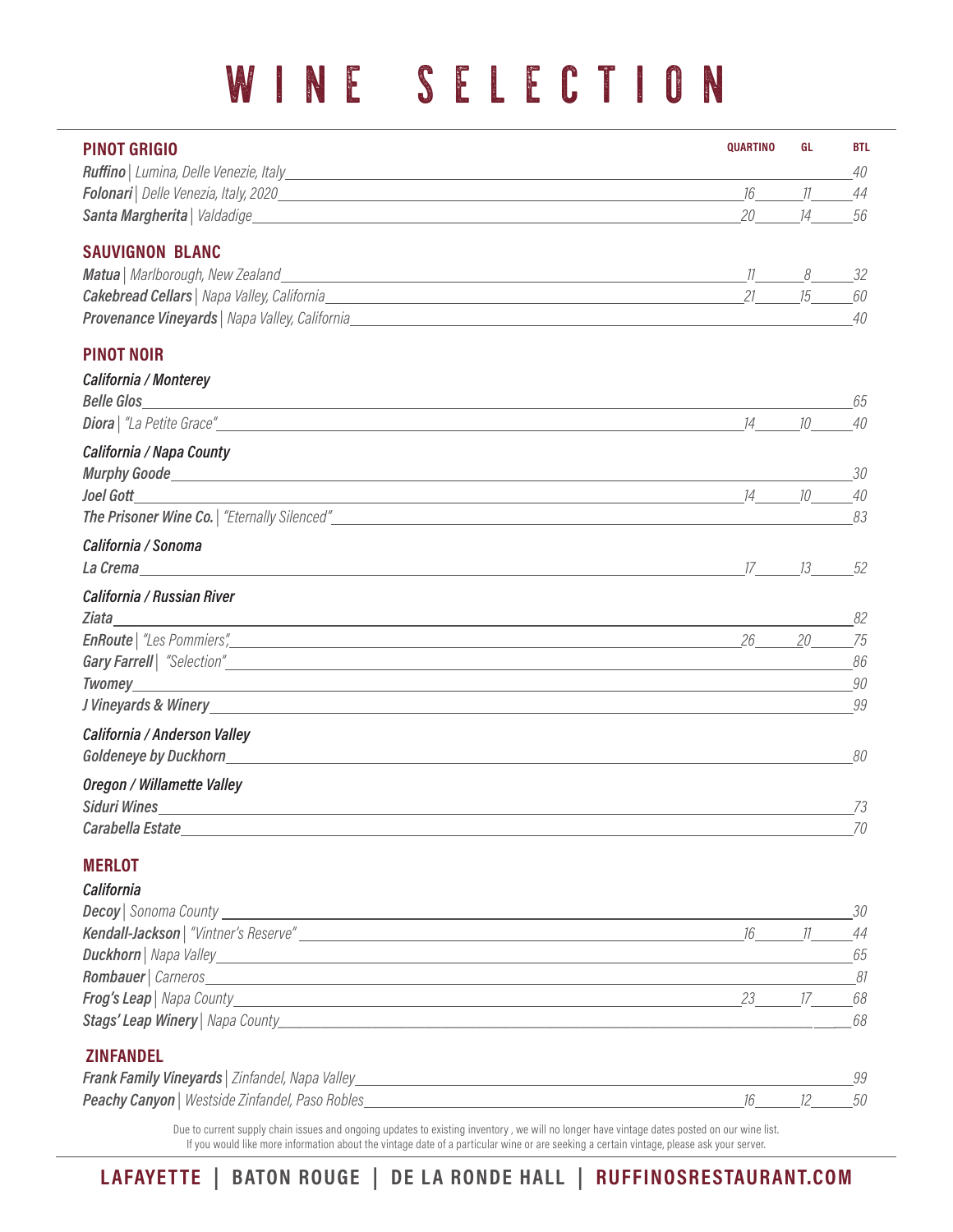| <b>AMERICAN BLENDS</b>                                                                                                        | <b>QUARTINO</b> | GL | <b>BTL</b> |
|-------------------------------------------------------------------------------------------------------------------------------|-----------------|----|------------|
| California                                                                                                                    |                 |    | 68         |
|                                                                                                                               |                 |    | 60         |
|                                                                                                                               |                 |    | 80         |
|                                                                                                                               |                 |    | 48         |
|                                                                                                                               |                 |    |            |
|                                                                                                                               |                 |    |            |
|                                                                                                                               |                 |    | 50         |
| <b>ITALY</b>                                                                                                                  |                 |    |            |
| Puglia                                                                                                                        |                 |    |            |
|                                                                                                                               |                 |    | 33         |
| Veneto                                                                                                                        |                 |    |            |
|                                                                                                                               |                 |    | 60         |
| <b>Tuscany</b>                                                                                                                |                 |    |            |
|                                                                                                                               |                 |    |            |
|                                                                                                                               |                 |    | 46         |
|                                                                                                                               |                 |    | 55         |
| <b>Antinori</b>   Villa Antinori   <b>Mantinori   <i>GO</i></b><br>Col d'Orcia   Rosso di Montalcino                          |                 |    | 63         |
| <b>Sardinia</b>                                                                                                               |                 |    |            |
|                                                                                                                               |                 |    | 70         |
| <b>PORTUGAL</b>                                                                                                               |                 |    |            |
| <b>Cartuxa</b>   Tinto Reserva, DOC Alentejo - Evora   New York   New York   New York   New York   New York   New York        |                 |    | 99         |
| <b>SPAIN</b>                                                                                                                  |                 |    |            |
|                                                                                                                               |                 |    | 54         |
| <b>Herminia</b>   Tempranillo, Rioja   <b>Maria Anglie, Anglie, Anglie, Anglie, Anglie, Anglie, Anglie, Anglie, Anglie, A</b> |                 |    | 70         |
| <b>FRANCE</b>                                                                                                                 |                 |    |            |
| <b>Shatter</b>   Grenache, Maury, France                                                                                      | 17 12 48        |    |            |
|                                                                                                                               |                 |    | 65         |
|                                                                                                                               |                 |    | 96         |
| <b>AUSTRALIA</b>                                                                                                              |                 |    |            |
|                                                                                                                               |                 |    |            |
|                                                                                                                               |                 |    | 93         |
|                                                                                                                               |                 |    | 99<br>75   |
| <b>ARGENTINA/CHILE</b>                                                                                                        |                 |    |            |
| Kilhix   Malbec, Mendoza, Argentina_<br>15 11 44                                                                              |                 |    |            |
|                                                                                                                               |                 |    | 50         |
|                                                                                                                               |                 |    | 70         |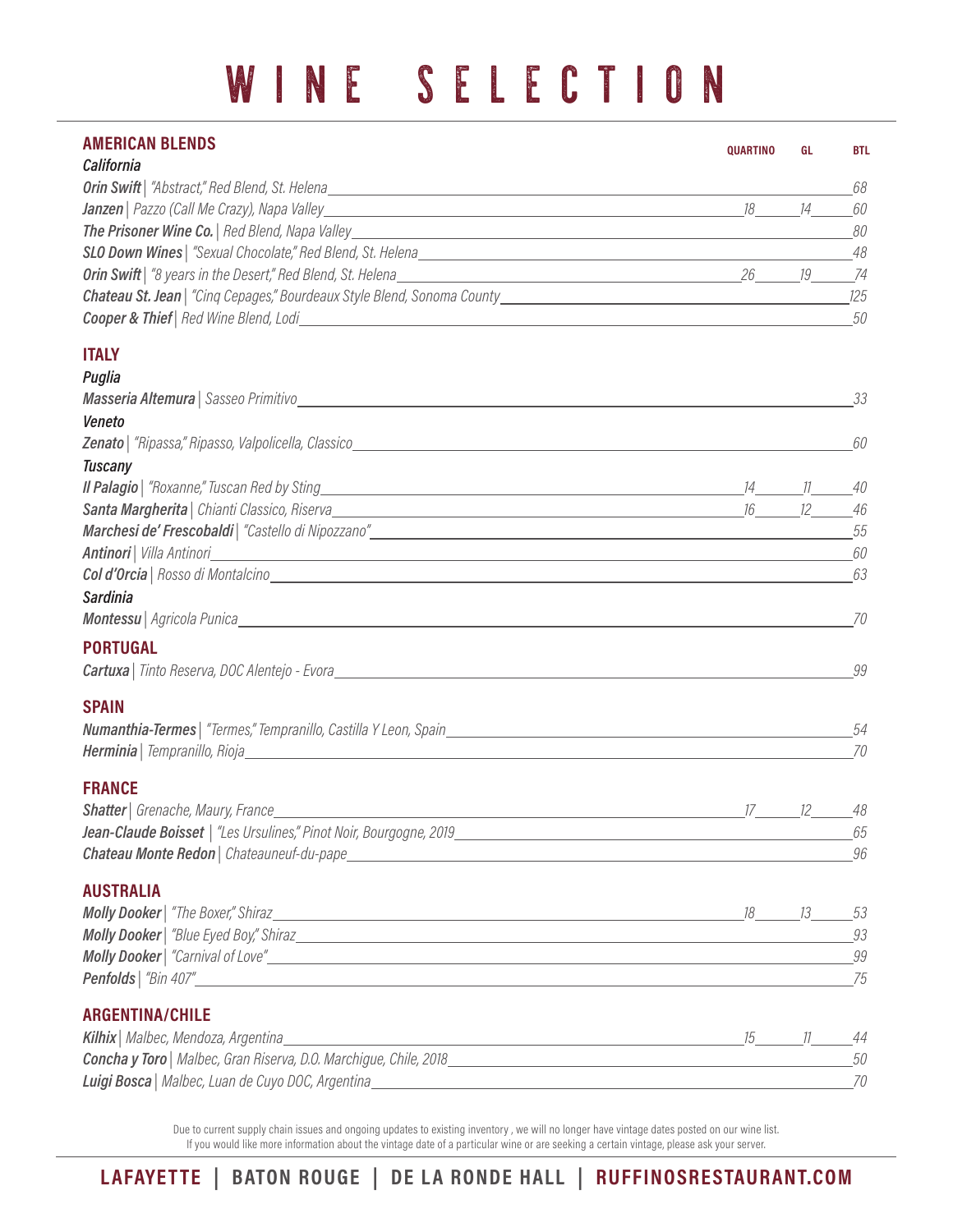### **CABERNET SAUVIGNON**  *California Murphy Goode | Napa Valley 30 Hahn | Monterey County 12 10 40 Opolo | "Summit Creek," Paso Robles 14 12 44 Ghost Pines | "Winemaker's Blend," Napa-Sonoma Counties 48* **Starmont Merryvale** | Napa Valley 55 *Donati | Paso Robles 20 14 56 Iron & Sand | Paso Robles 60 Educated Guess | Napa Valley 21 16 60 Durant & Booth | Bourbon Barrel Aged, Napa Valley 21 16 60 Louis M. Martini | Sonoma Valley 68 Faust | Napa Valley 99 Frank Family Vineyards | Napa Valley 34 25 99 Duckhorn | Napa Valley 99 Stag's Leap Winery | Napa Valley 99 Palermo by Orin Swift | Napa Valley 99 Cakebread | Napa Valley 99* Papillion by Orin Swift<sup></sup> | Napa Valley 99 *Love Hammer, by SLO Down Wines | Napa Valley 99 Trinchero | "Mario's," Napa Valley 99 Jordan | Alexander Valley 99 Cyrus | Alexander Valley Vineyards 99 Caymus | Napa Valley, California 120 Silver Oak | Alexander Valley 125 Shafer | One Point Five, Napa Valley 150* **Stag's Leap** | "The Leap," Napa Valley 150 *Silver Oak | Napa Valley 170 Ziata, by Cakebread | Napa Valley 190 Far Niente | Oakville 255 Washington Chateau Ste. Michelle | "Cold Creek Vineyard", Columbia Valley 60 Australia*  **QUARTINO GL BTL**

Due to current supply chain issues and ongoing updates to existing inventory , we will no longer have vintage dates posted on our wine list. If you would like more information about the vintage date of a particular wine or are seeking a certain vintage, please ask your server.

*Sister's Run | "Old Testament," Coonawarra 48*